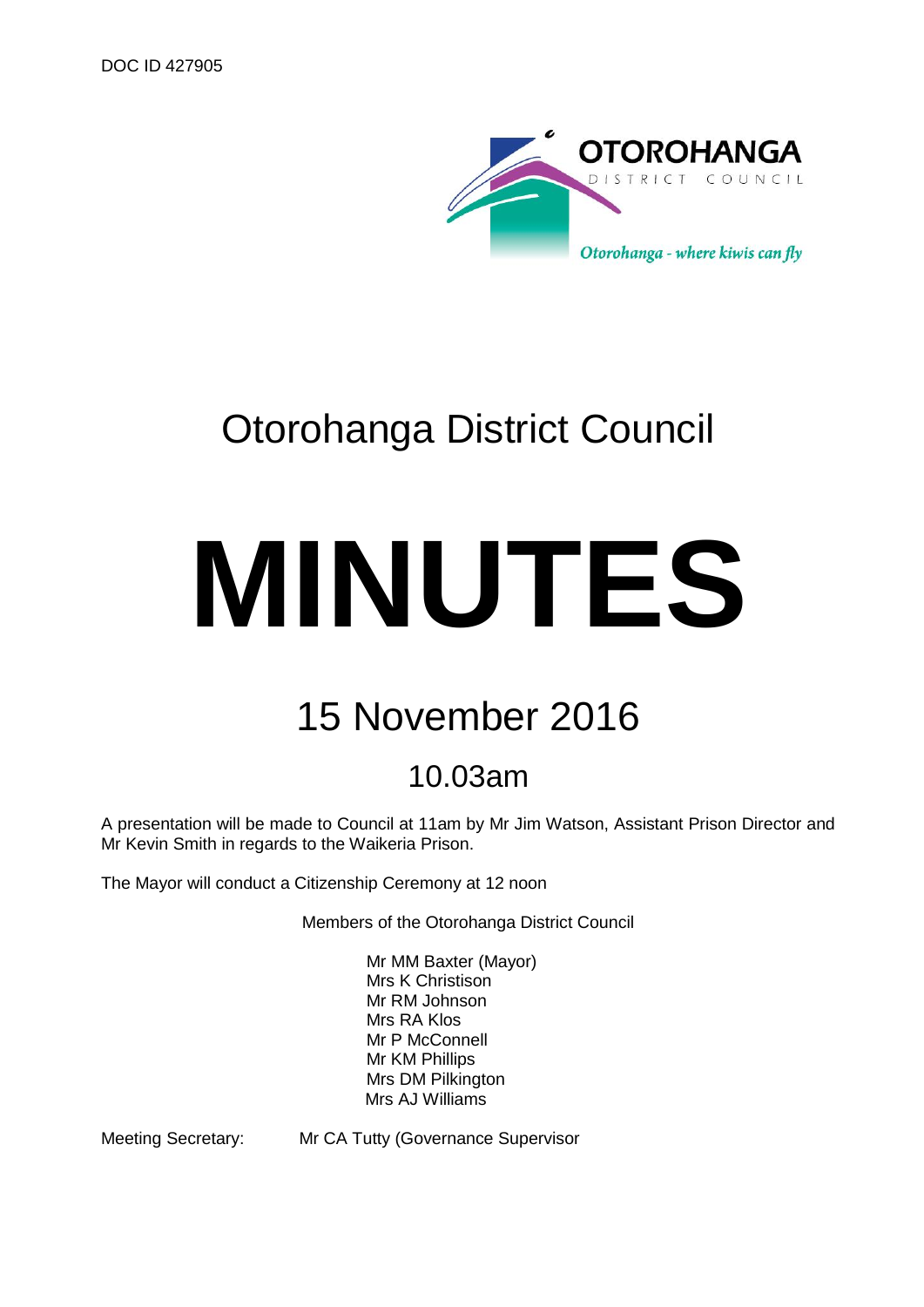# **OTOROHANGA DISTRICT COUNCIL**

15 November 2016

Minutes of an ordinary meeting of the Otorohanga District Council held in the Council Chambers, Maniapoto St, Otorohanga on 15 November 2016 commencing at 10.03 am.

# **MINUTES**

Minutes are unconfirmed and subject to amendment at the next meeting of Council.

# **ORDER OF BUSINESS:**

| <b>ITEM</b>                    | <b>PRECIS</b>                                                                                 | <b>PAGE</b>    |
|--------------------------------|-----------------------------------------------------------------------------------------------|----------------|
| <b>PRESENT</b>                 |                                                                                               | 1              |
| IN ATTENDANCE                  |                                                                                               | 1              |
| <b>APOLOGIES</b>               |                                                                                               | 1              |
| <b>OPENING PRAYER</b>          |                                                                                               | 1              |
|                                | <b>ITEMS TO BE CONSIDERED IN GENERAL BUSINESS</b>                                             | 1              |
| <b>CONFIRMATION OF MINUTES</b> |                                                                                               | 1              |
|                                | OTOROHANGA DISTRICT COUNCIL - 18 OCTOBER 2016                                                 |                |
|                                | OTOROHANGA COMMUNITY BOARD - 20 OCTOBER 2016                                                  | 1              |
|                                | KAWHIA COMMUNITY BOIARD - 21 OCTOBER 2016                                                     | 2              |
| <b>REPORTS</b>                 |                                                                                               | 1              |
| ITEM <sub>15</sub>             | ENVIRONMENTAL HEALTH OFFICER/LIQUOR LICENSING INSPECTOR'S<br>REPORT FOR JULY - SEPTEMBER 2016 | $\overline{2}$ |
| ITEM 16                        | ROUTINE ENGINEERING REPORT AUGUST TO OCTOBER 2016                                             | 2              |
| <b>ITEM 17</b>                 | CARRYOVERS 2015/16/17                                                                         | 4              |
| <b>ITEM 18</b>                 | OTOROHANGA DISTRICT DEVELOPMENT BOARD ANNUAL REPORT                                           | 4              |
| <b>ITEM 19</b>                 | CIVIL DEFENCE EMERGENCY PLANNING REPORT FOR JULY TO<br>SEPTEMBER 2016                         | 5              |
| ITEM 20                        | CIVIL DEFENCE AND EMERGENCY MANAGEMENT PRESENTATION                                           | 5              |
| ITEM <sub>21</sub>             | MATTERS REFERRED FROM 20 SEPTEMBER 2016                                                       | 5              |
| <b>GENERAL</b>                 |                                                                                               | 5              |
| <b>MEETING CLOSURE</b>         |                                                                                               | 9              |
|                                |                                                                                               |                |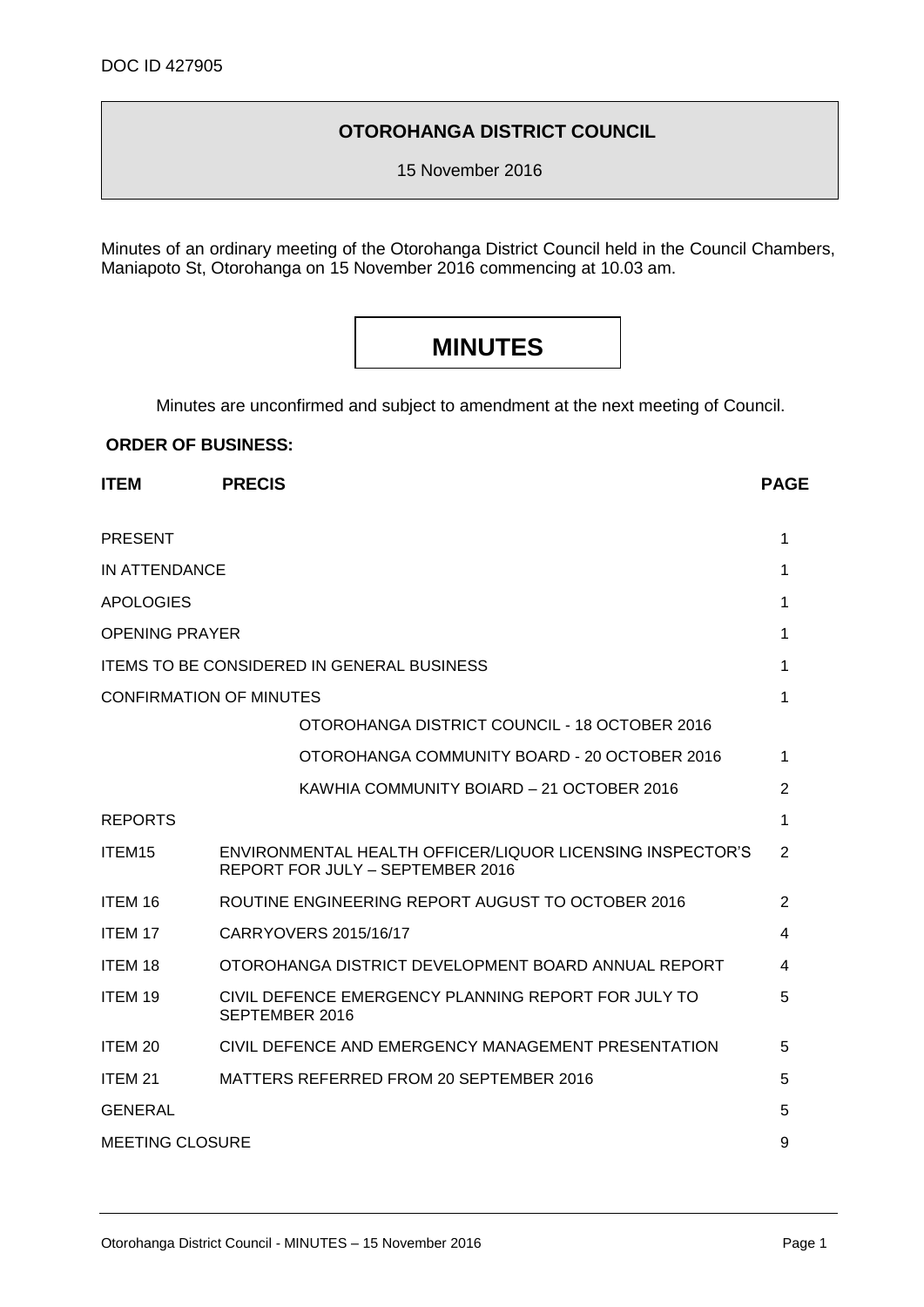# **PRESENT**

Mr MM Baxter (Mayor), Crs, RA Klos, RM Johnson, KC Phillips, DM Pilkington (Deputy Mayor), K K Christison, P McConnell and AJ Williams.

# **IN ATTENDANCE**

Messrs DC Clibbery (Chief Executive), GD Bunn (Finance & Administration Manager), AR Loe (Environmental Services Manager), RH Brady (Engineering Manager), CA Tutty (Governance Supervisor) and D Dowd (Executive Assistant).

His Worship declared the meeting open and welcomed those present.

# **OPENING PRAYER**

Cr Klos read the Opening Prayer.

# **ITEMS TO BE CONSIDERED IN GENERAL BUSINESS**

The Chief Executive requested His Worship and Councillors reaffirm their declarations pursuant to clause 14, of Schedule 7 of the Local Government Act 2012.

# **CONFIRMATION OF MINUTES – Otorohanga District Council - 18 October 2016**

Cr Pilkington referred to page 8, Council appointments and said she had understood that Mrs Liz Cowan would continue to be Councils Representative on the Hamilton and Waikato Regional Tourism Organisation Liaison. Cr Klos and Cr Christison would be alternates. His Worship expressed the opinion he believed that Mrs Cowan should still represent Council in the role. It was therefore agreed that Mrs Cowan and Cr Klos represent Council on the Hamilton and Waikato Regional Tourism Organisation Liaison and Cr Christison as alternate.

Reference was then made to the West Coast Zone Committee wherein members were advised that Council is only entitled to one representative therefore Cr Williams be noted as alternate.

Cr Klos referred to the Sport New Zealand Rural Travel Fund and advised that she had no particular interest in being on this committee therefore she was replaced by Cr Phillips.

With regard to the Waikato Civil Defence and Emergency Management Joint Committee it was agreed that His Worship be deleted as delegate and replaced with Cr Williams and Cr Christison as alternate.

Cr Johnson queried with the Engineering Manager the matter of the spraying of the Yellow Bristle Grass. The Engineering Manager reported that staff have prepared a vegetation control schedule within the new road maintenance contract. It envisaged that the first round of spraying will take place during November/December 2016. He said he has not been in discussion with the affected property owners.

# **Resolved**

That the minutes of the meeting of the Otorohanga District Council held on 18 October 2016, as amended, be approved as a true and correct record of that meeting.

# **Cr Williams/Cr Pilkington**

# **CONFIRMATION OF MINUTES – Otorohanga Community Board – 20 October 2016**

**Resolved** that the minutes of the meeting of the Otorohanga Community Board held on 20 October 2016 be received.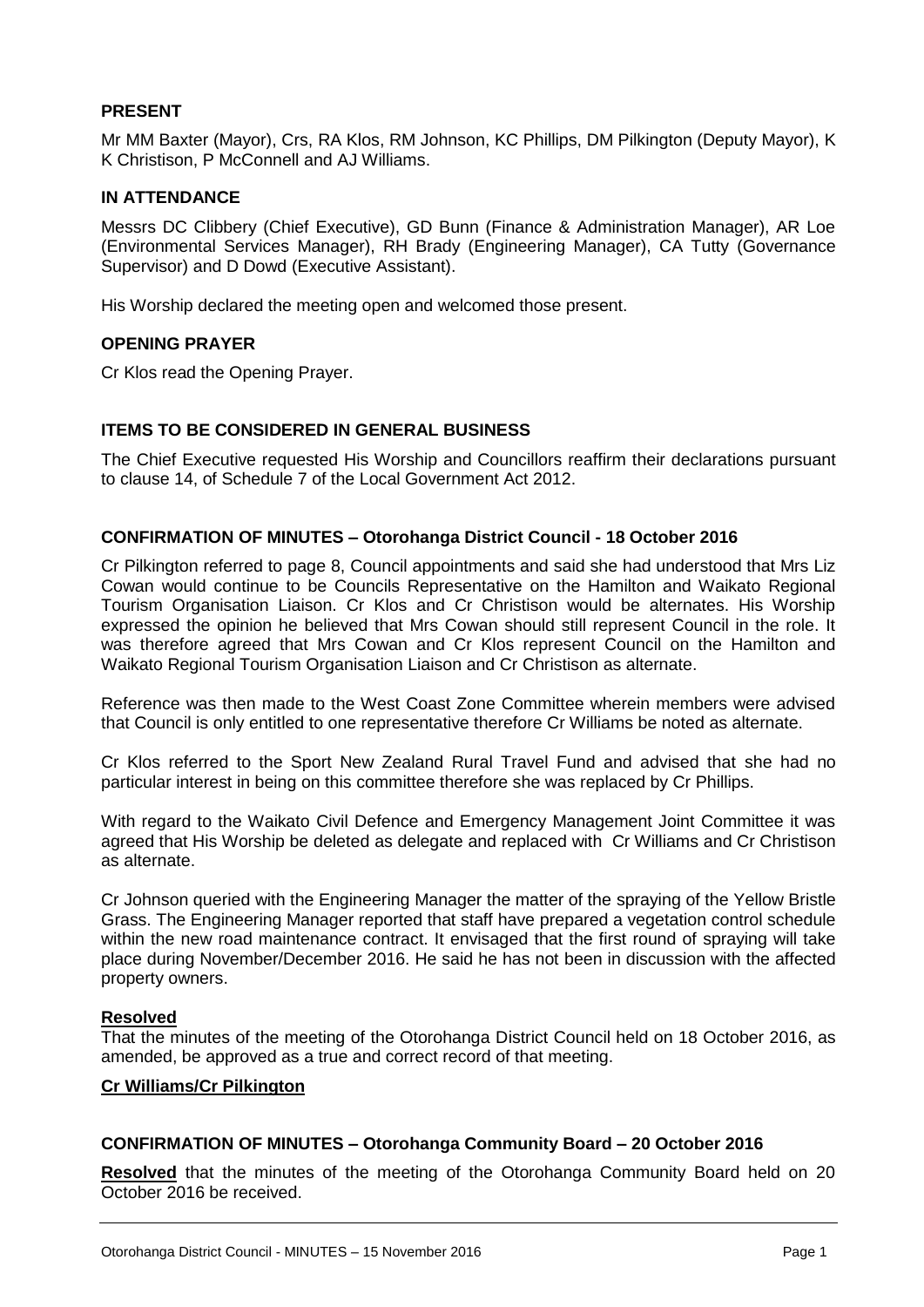# **Cr Phillips/His Worship**

# **CONFIRMATION OF MINUTES – Kawhia Community Board – 21 October 2016**

# **Resolved**

That the minutes of the meeting of the Kawhia Community Board held on 21 October 2016 be received.

# **Cr Pilkington/His Worship**

# **DISTRICT SPORTS COMMITTEE**

Cr Pilkington referred to representation from Kawhia on the District Sports Committee and requested that Board Members be informed of when meetings of the committee are to be held.

# **ENVIRONMENATL HEALTH OFFICER/LIQUOR LICENSING INSPECTORS REPORT**

The Environmental Services Manager presented the Environmental Health Officer/Liquor Inspector's report for July – September 2016.

The Environmental Services Manager referred to the midnight inspection of all licensed premises in the CBD and advised that no issues were found at this time. He said this was a good result which showed that the various managers are doing their job. The Environmental Services Manager reported that this was the fifth such inspection with no incidents found. Cr McConnell expressed concern with young people being used for this purpose. The Environmental Services Manager replied that this is normal procedure and that the Police are usually sitting outside in a vehicle. The Environmental Services Manager advised that this procedure is a useful tool in determining compliance with the license conditions. Cr Pilkington referred to the quarterly collaboration meeting which took place between the Otorohanga District Council, Waitomo District Council, NZ Police, NZ Fire and Waikato District Health Board and queried whether the Waipa District Council was not involved. The Environmental Services Manger replied that he was unsure but would check this out.

Cr McConnell queried whether a Health/Liquor Inspector is required to identify themselves when visiting premises. The Environmental Services Manager replied that this will depend on the purpose of the visit however the inspectors should have their warrant card on them. He said he would expect the inspectors to identify themselves.

His Worship referred to the issuing of a special license and queried what rules are applied in the selling of liquor particularly to underage persons. The Environmental Services Manager replied that when a special license is issued all responsibilities under the Act are inherited. He said a non-compliance is usually enforced through a fine. Cr Johnson advised that when a special license is issued one person is held responsible under the licence and therefore is accountable.

# **Resolved**

That the Environmental Health Officer/Liquor Inspector's report for July – September 2016 be received.

# **Cr Phillips/Cr Pilkington**

# **ROUTINE ENGINEERING REPORT**

The Engineering Manager reported that the various managers of the roading team, Sharlene McGaughran, David Brown and Dave McKinley each had input into the preparation of the Engineering Report, on items relating to their department.

# **ROAD MAINTANACE**

Cr Klos referred to the problem of surface water running off the roadway into a farmer's water ways and wetlands. She felt that this will be an issue for farmers under the Healthy Rivers Programme.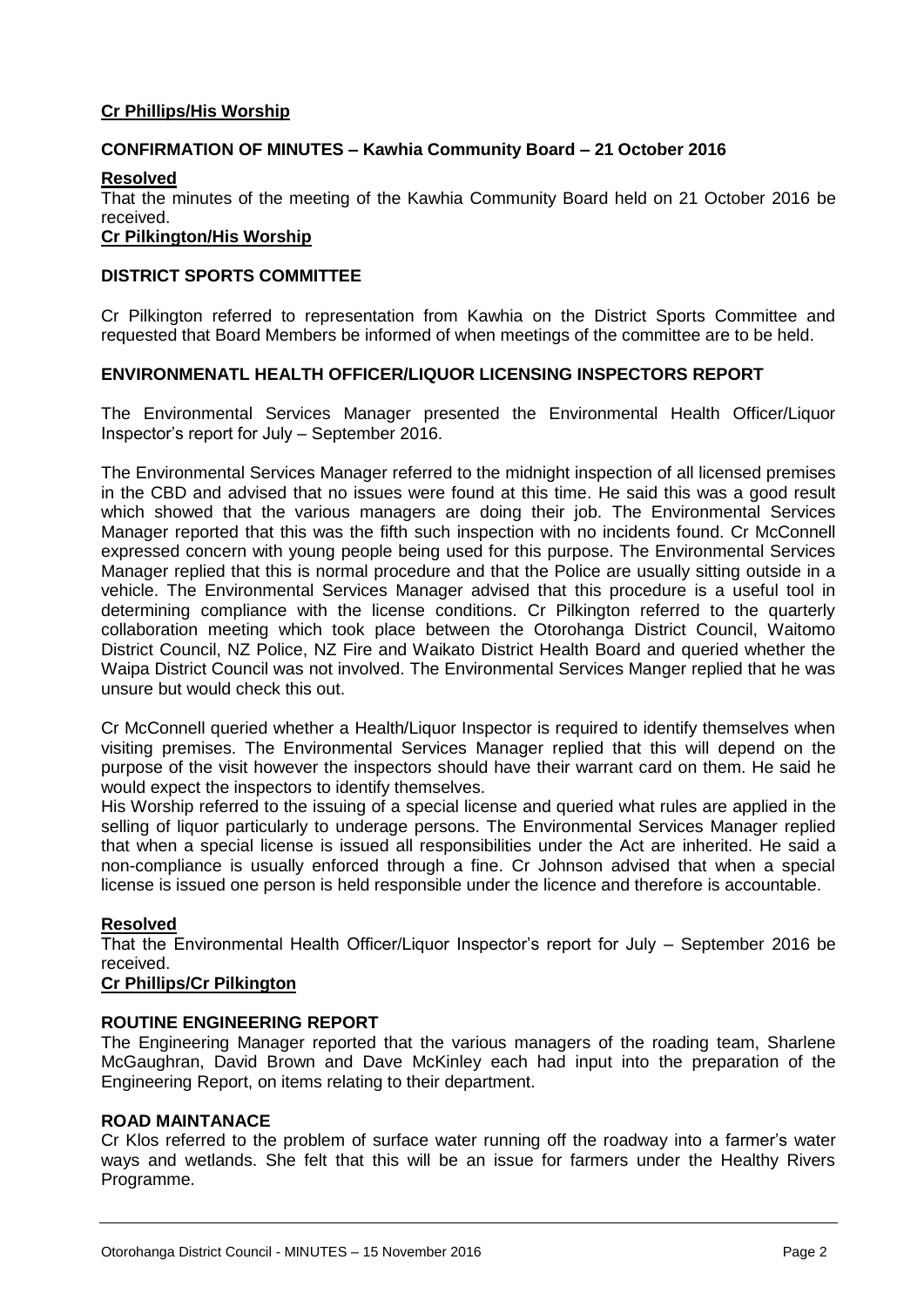# **PROJECT AND DESIGN**

The Project and Design Engineer thanked Cr Phillips for his congratulations on the excellent results of a post construction safety audit of the Ouruwhero Road site.

Cr Pilkington queried whether the costs incurred to remedy bull holes and stock tracking on the stop banks adjacent to the Waipa River are not covered by the lessee. The Engineering Manager replied no, this work is carried out under asset maintenance and funded by the Regional Council.

# **WATER AND COMMUNITY SERVICES**

Cr Phillips reported that a number of bolts have been taken out or loosened on the Kawhia Wharf. The Services Manager undertook to investigate this matter. In reply to Cr Phillips regarding the extra costs incurred in the installation of water meters he was advised that extra costs of approximately \$110,000 were incurred over and above the original budget.

# **Resolved**

That the Routine Engineering Report for August – October 2016 be received. **His Worship/Cr Klos**

# **WAIKERIA PRISON**

Mssers Kevin Smith (Prison Director), and Jim Watson (Assistant Prison Director) attended the meeting to provide an overview on the operation of the Waikeria Prison.

Mr Smith presented detailed facts on the following issues relating to the prison –

- Staffing
- Offender/prisoner complements
- Department of Corrections
- History of the Waikeria Prison

Mr Smith reported that currently the operating budget for the Prison is 40 million dollars per annum.

Mr Watson outlined the prison's industry, treatment and learning programmes and advised that the prison has capacity for 650 prisoners, covering remand and sentenced and from minimum to high security classifications. He said the average stay for prisoners at Waikeria is four months.

Mr Watson advised that the prison has a wide range of education, rehabilitation, trade, reintegration, health and industry interventions on offer. He advised that prison staff know that they are successful when –

- (i) Prisoners are prepared for and offered full time jobs prior to release
- (ii) Prisoners are fully engaged in structured activities regardless of barriers
- (iii) Prisoners have achieved qualifications and/or new skills
- (iv) Educational achievement levels are increased
- (v) Prisoners seek out new opportunities

Mr Watson informed members that the prison will deliver 950,000 hours of meaningful activity to prisoners in 2017.

His Worship thanked Messers Smith and Watson for their presentation. He advised that Council is excited about the proposed extension to the prison and the opportunities this will provide for the District.

# **ADJOURNMENT**

Council adjourned at 11.55am to allow His Worship to conduct a citizenship ceremony at 12 noon.

Council resumed at 1.10 pm

# **PUBLIC EXCLUDED**

# **Resolved**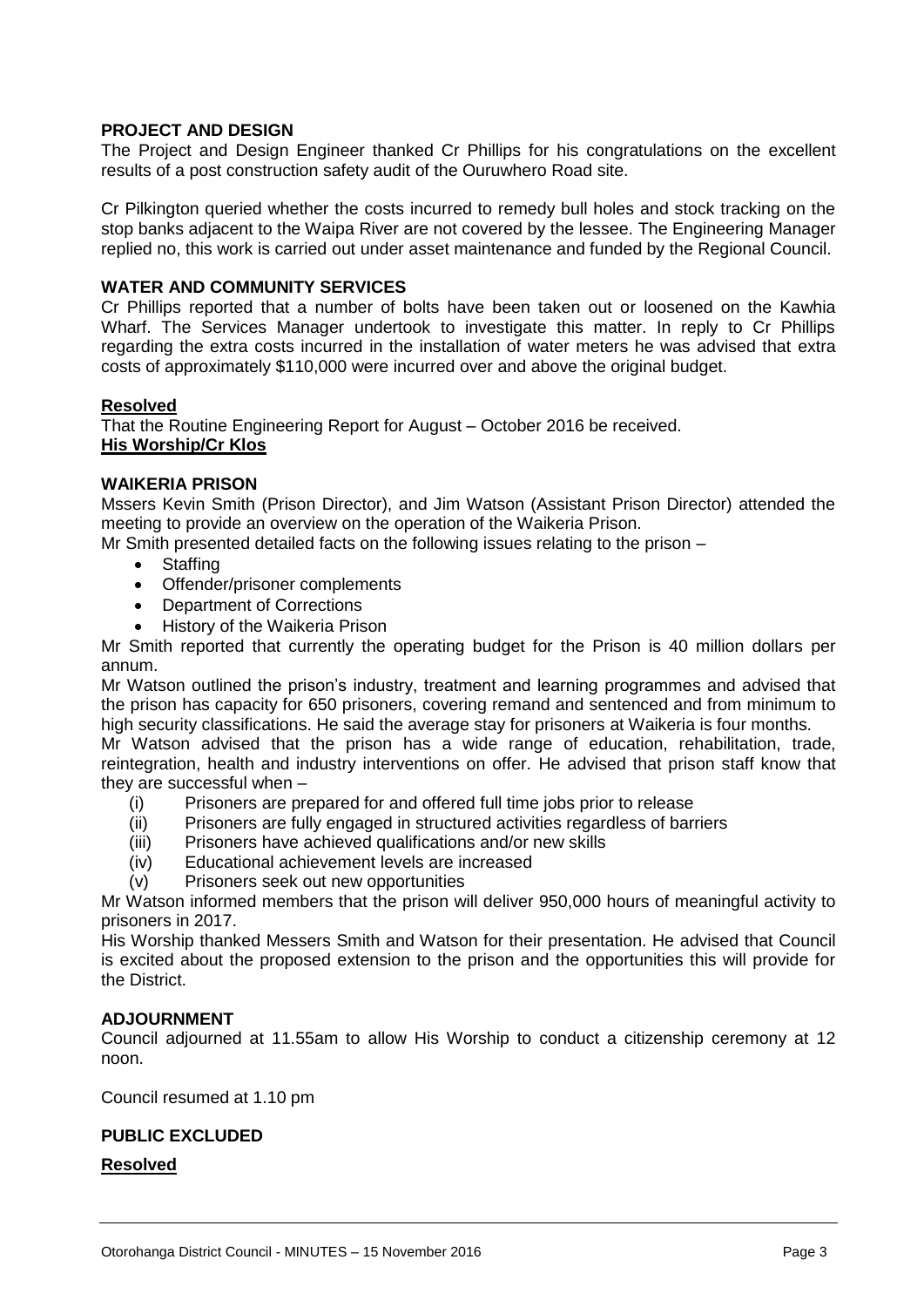"THAT the Otorohanga District Council, pursuant to Section 48, Local Government Official Information and Meetings Act 1987, resolves that the public be excluded from the following parts of the proceedings of this meeting.

This resolution is made in reliance on Section 48(1) (a) of the Local Government Official Information and Meetings Act 1987 and the particular interest or interests protected by Section 6 or Section 7 of that Act or Section 6 or Section 7 or Section 9 of the Official Information Act 1982, as the case may require, which would be prejudiced by the holding of the whole or the relevant part of the proceedings of the meeting in public."

# **His Worship/Cr Pilkington**

Deputy Mayor Cr Pilkington took the Chair.

# **CAPITAL CARRY OVERS 2015/16/17**

The Finance and Administration Manager summarised the District Accountant's list of the capital carry overs identified from the 2015/16 financial year. He said these would have no direct rating impact. Members were informed of the various reasons why these works were not completed or only partially completed in the 2015/16 year.

Cr Klos referred to the various Rural Water Schemes and reported that the committee members have agreed to this expenditure and that the funding was provided for in the last financial year. She referred to the Waipapa Reserve and queried whether there is a small carry over in relation to this.

# **Resolved**

That the Council adopts the carry overs as listed in the circulated copy of the District Accountant's report.

# **Cr Pilkington/Cr Phillips**

# **OTOROHANGA DISTRICT DEVELOPMENT BOARD ANNUAL REPORT**

Cr Pilkington asked members to take the report as read however, she would highlight a number of matters.

Cr Pilkington informed members that Ms Carol Christan has taken over the position of Chairperson. She said there is a willingness for a representative from Kawhia to be appointed to the Board. Cr Pilkington acknowledged the appointment of Councillor McConnell as Chair of WINTEC's Employers Engagement Group following the resignation of Andrew Giltrap.

Discussion was held on the current Youth Initiatives Programmes and the need for Council's favourable reputation to be rebuilt.

With regard to the Apprentice Support Programme members were informed that the Board is still considering whether some form of support/supervised study sessions might be an option. Cr Pilkington reported that the past 6 months has also seen a focus on creating a more sustainable funding model and a variety of options have been explored, including ITO and employer funded solutions. She said at present many apprentices are still receiving a level of support from Comet Training which is now contracting directly with some employers.

Members agreed it is important for the Otorohanga College to be involved and for discussions to be held with local employers as to what specifics they require. Cr Klos expressed the opinion that to date the providers have been 'narrow' in their thinking and that training opportunities need to fit the employment needs of the District.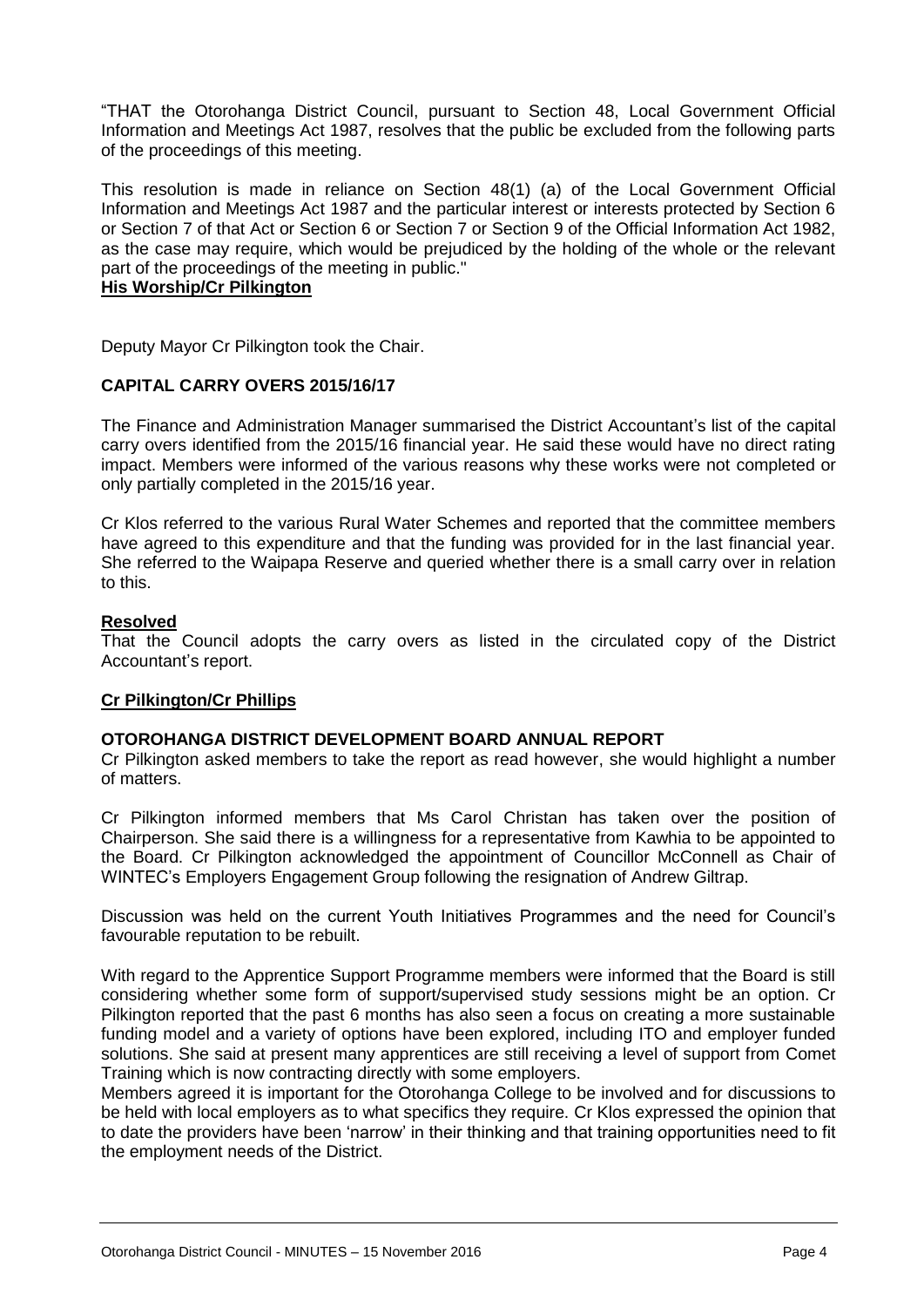Cr Klos referred to a somewhat negative article in the Waikato Times regarding the Otorohanga Kiwi House. The Engineering Manager advised that someone had placed an article on Facebook which appeared to be a personal attack. He said it is best just to janore the comments and move on. Cr McConnell reported that when proof is obtained a positive response needs to be provided.

# **Resolved**

That the Annual Report of the Otorohanga District Development Board be received. **Cr Pilkington/Cr Phillips**

# **CIVIL DEFENCE EMERGENCY PLANNING REPORT**

The local Civil Defence Controller presented a quarterly update report on the Civil Defence Emergency Management activity for the period 1 July – 30 September 2016. He said this includes emergency management activities under the shared service arrangement between Waipa, Otorohanga and Waitomo District Councils and activities of the Waikato Civil Defence Emergency Management Group including the Joint Committee.

Cr Pilkington highlighted the fact that the Waitomo District Council does not have a Controller in place. The Environmental Services Manager replied that this role has not been filled by the Waitomo District Council therefore this position is covered by the remaining Local Controllers.

Cr Klos reported that the Arohena area does not have any civil defence procedures in place. The Environmental Services Manager replied that one of the tasks of the committee is to roll out a community response plan which will identify local people within the community and an emergency centre. Cr Williams expressed the opinion that there is a personal responsibility on people when emergencies occur.

# **Resolved**

That the Civil Defence Emergency Planning report from Andrew Loe Local Civil Defence Controller and Martin Berryman Emergency Management Operations Manager for the period 1 July – 30 September 2016 be received.

# **Cr Williams/Cr Johnson**

# **CIVIL DEFENCE AND EMERGENCY MANAGEMENT PRESENTATION**

Owing to the number of items still be to be considered by Council the Environmental Services Manager suggested that the Civil Defence and Emergency Management presentation be postponed to a future meeting of Council.

# **MATTERS REFERRED**

The Governance Supervisor took members through the matters referred.

# **RAUKAWA CHARITABLE TRUST**

The Environmental Services Manager undertook to arrange a meeting of Council with Trustees of the Raukawa Charitable Trust regarding the co management of the Waikato River.

# **GENERAL**

# **COUNCIL CORRESPONDENCE**

Cr Christison queried what occurs when a person drops in a CV to Council. The Chief Executive replied that this should be forwarded to the appropriate manager. The Chief Executive further advised that should a CV not be in support of an advertised position this will not be kept on file.

In reply to Cr Christison regarding a motorised caravan tour the Chief Executive replied that the NZ Motor Caravan Association will have a site available at the end of the Waipa Esplanade.

# **MANIAPOTO STREET LIGHTING**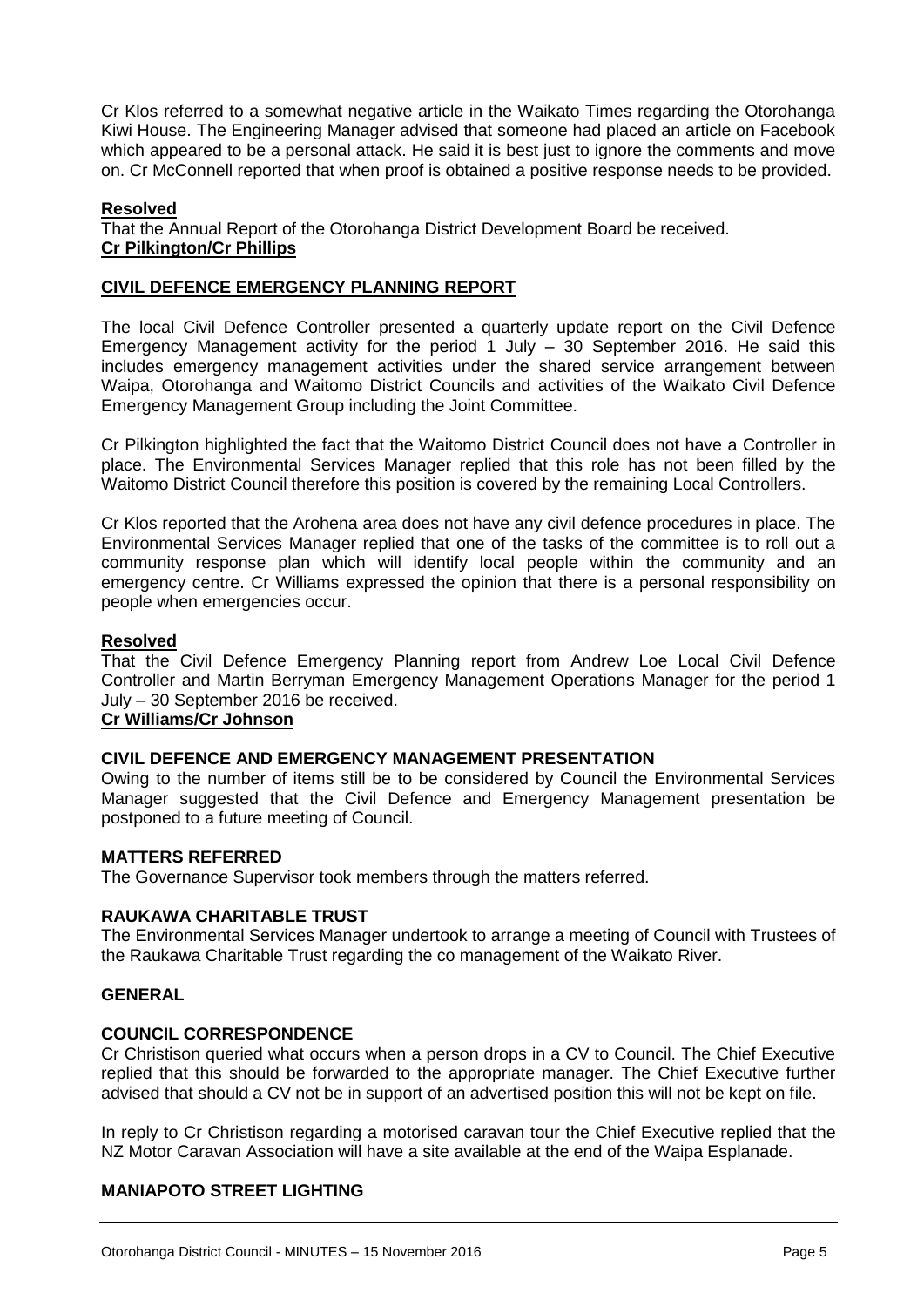Cr Christison supplied a list of all the verandah lights along Maniapoto Street that are not currently working. She queried whether the property owners have been approached. The Chief Executive advised that the policing of these by Council comes down to a matter of having the necessary resources. Cr Pilkington suggested that this list be provided to the Otorohanga Business Association. The Chief Executive reported that a letter will be forwarded to the property owners concerned stating their responsibilities to have their lighting working under Council's Bylaw.

Cr Christison referred to a Conifer tree on the embankment at the Otorohanga Pool Complex and reported it is placing considerable debris on the adjoining property. The Environmental Services Manager advised that this particular tree is on the list of protected trees within the District Plan. He said this could be trimmed if required.

Cr Johnson reported he recently sat on a Hearing concerning alcohol licensing at the Waipa District Council and also attended the Otewa School 100 year centenary.

# **TE KUITI RECREATION CENTRE**

Cr Phillips referred to a survey regarding the proposed Te Kuiti Recreation Centre. He reported, to date, 172 people have responded with 91% in favour of the proposal. Cr Williams expressed the opinion that the survey needs to be more comprehensive rather than just asking whether a person is in support or not of the proposal.

# **WIRELESS NETWORK**

Cr Phillips expressed his concerns about the free CBD WiFi network and reported that the provider has a very low customer service. He said he is unable to pick up the network at several locations up Maniapoto Street and that the reception is extremely poor.

# **NORTH KING COUNTRY DEVELOPMENT TRUST**

Cr Phillips advised that His Worship is required to take Council's resolution confirming his appointment on the Trust to its' next meeting is to be held on 28 November 2016.

# **REG BRETT RESERVE**

Cr McConnell referred to the Kiwiana playground on the Reg Brett Reserve and queried whether it is the responsibility of the Otorohanga Community Board as to what happens on the reserve. The Chief Executive advised that the Board received funding from Waipa Networks as a gift in recognition of its acceptance of the recently installed power lines. He said it is up to the Otorohanga Community Board to make a decision as to what this funding can be used for. Members were informed that in making any decision made in respect to this reserve the Council will take guidance from the Community Board.

# **WAIPAPA RESERVE**

Cr Klos reported she is very impressed with the enthusiastic approach by Council's Community Facilities Officer Mark Lewis regarding the proposal to install toilet facilities at the Waipapa Reserve.

# **CREATIVE COMMUNITIES NZ**

Cr Klos reported on the Creative Communities open day held last Thursday. She said several new names of local artists have been added to the database.

Cr Klos reported she attended the Kawhia Spring Fling and was really impressed with event. She expressed the opinion that the low hung chains around the various reserves in Kawhia are a danger to users.

Cr Klos referred to a recent newspaper article regarding the Otorohanga College Hostel. She said this caters for a number of students from Kawhia who do not have many choices regarding where to stay in Otorohanga. She said she supported any proposal to raise funds for this facility.